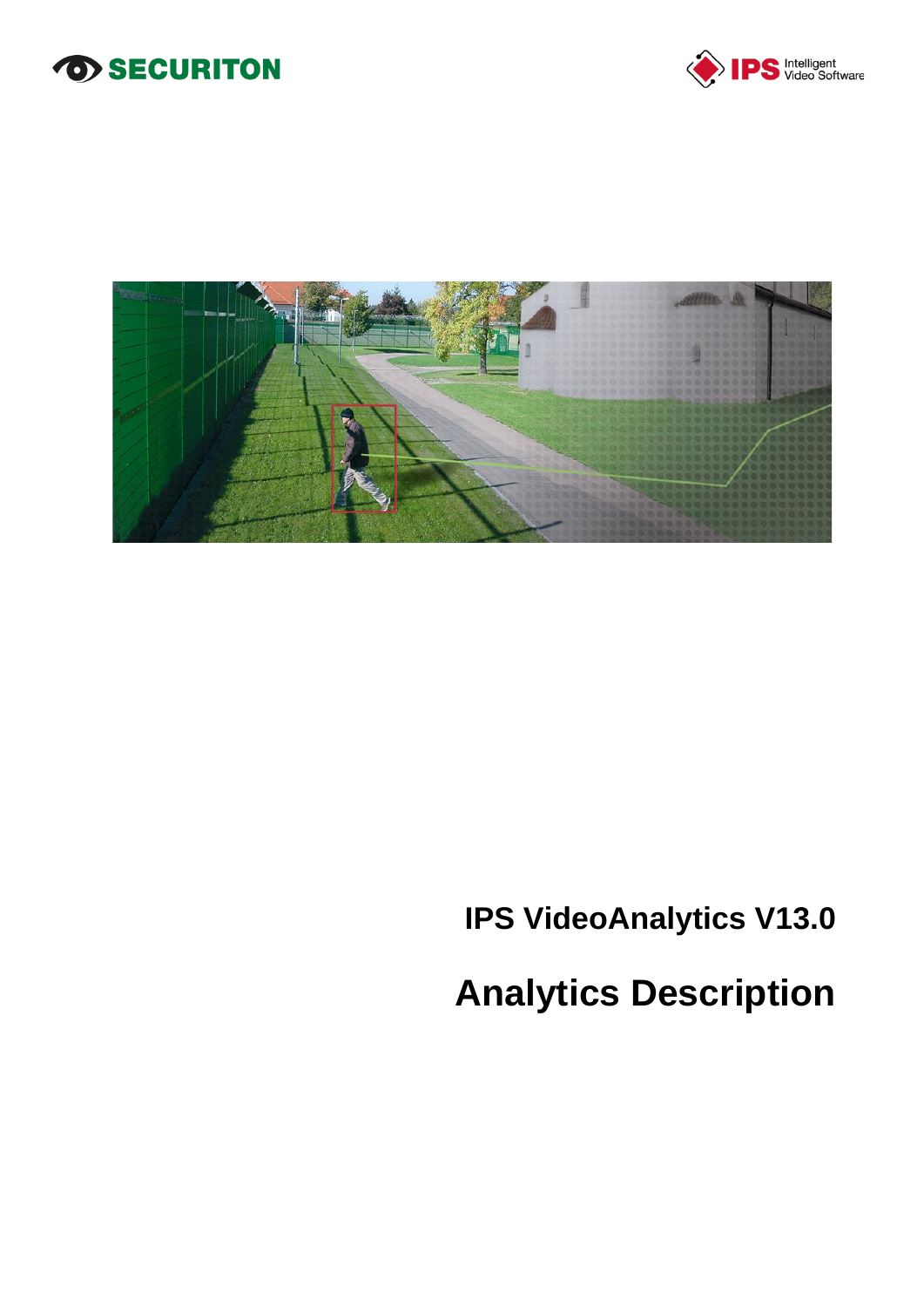# **O>SECURITON**



Copyright © 2022 Securiton GmbH.

IPS and the IPS logo are registered trademarks of Securiton GmbH.

Securiton GmbH has included the information contained in this manual to the best of its knowledge. Content of this documentation exclusively serves information purposes and may be changed without prior notice. Securiton GmbH accepts no responsibility for damage or accidents, which occur because of information, which has been given regarding devices or components not manufactured by itself. Securiton GmbH accepts no responsibility for changes or modifications, which have not been explicitly authorised by Securiton GmbH.

Document Revision: 08/04/2022 | R02

Securiton GmbH IPS Intelligent Video Software Kronstadter Str. 4 D-81677 Munich (Germany) Tel. +49 89 4626168-0 Fax +49 89 4626168-88

ips@securiton.de [https://ips.securiton.de](https://ips.securiton.de/)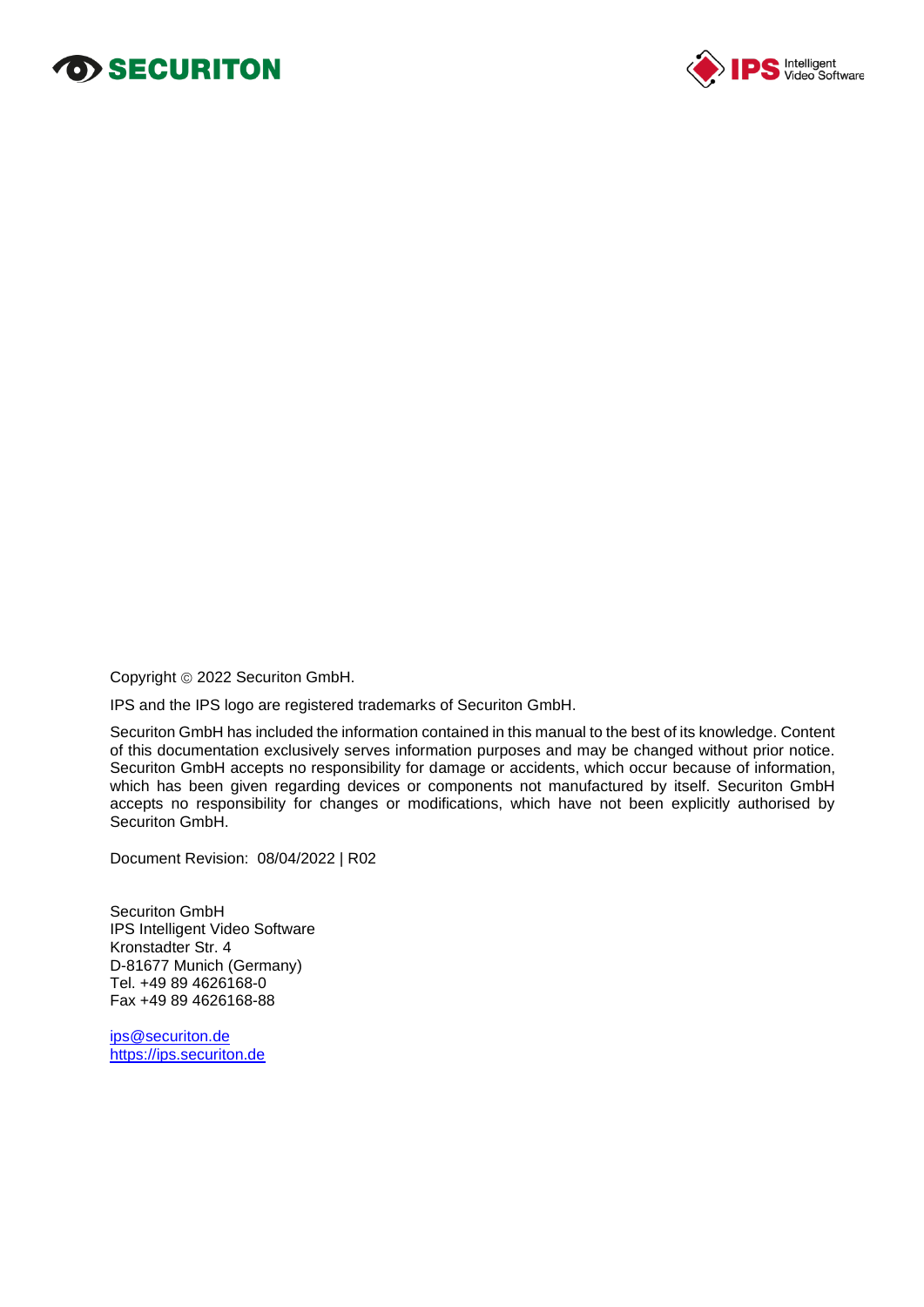# *SECURITON*



## **Contents**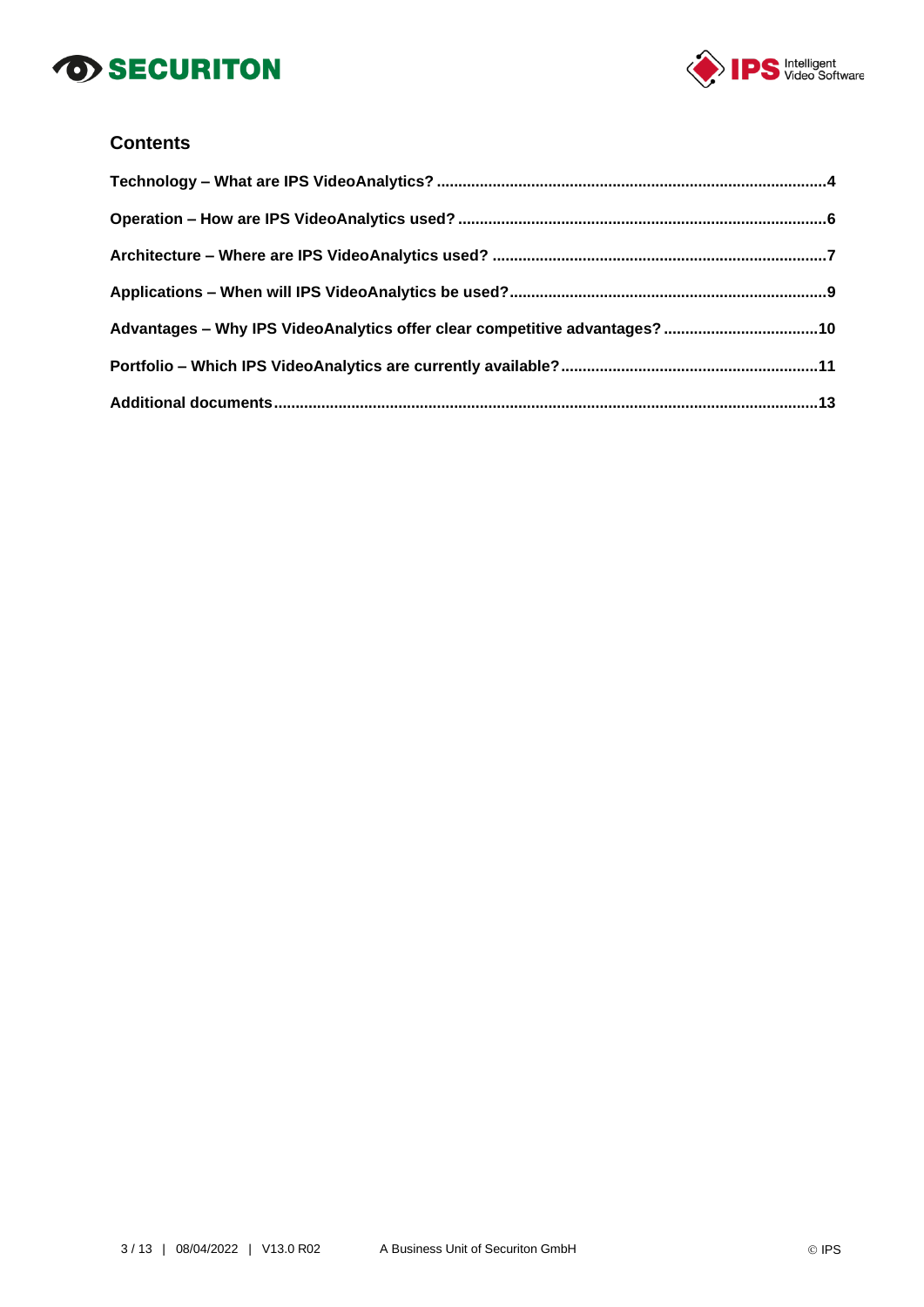# o) SECURITON



# **IPS VideoAnalytics Analytics Description**

**IPS VideoAnalytics are intelligent, software-based analytics modules operated on servers or cameras for automatic detection of security related objects or events in video images. In real-time, they allow object recognition, object tracking, object classification, object identification, object interpretation and scene interpretation. This enables the support of security staff, the reduction of data volumes and the improvement of the effectiveness of video surveillance systems.**

### **Technology – What are IPS VideoAnalytics?**

IPS VideoAnalytics, also known as Intelligent VideoAnalytics or as Video Content Analysis, are softwarebased algorithms for automatic evaluation of digital images from video surveillance cameras, using various procedures to enable the detection of pre-defined objects and events. They also provide event data and metadata, and in combination with video management systems, they support the display of analytical results and the triggering of various actions such as providing alarm signals to security staff, controlling video recordings, searching through video sequences, switching I/O devices, etc.



At the current state of technology, IPS VideoAnalytics are using the following basic procedures for automated processing and evaluation of video images:

### **Object recognition**

Object recognition detects changes within a video image, by analysing differences between the individual images in a series of images. This procedure is chiefly used to control the recording process so as to reduce the amounts of data, and is not designed for precise detection of security-related objects or events.

### **Object tracking**

Object tracking serves to detect moving objects within a video image, by detecting objects in a video image and tracking them across a series of images. This procedure is particularly suitable for detection tasks in applications where there are few sources of disturbance (due to light, shadow, reflections, weather, crowds, etc.).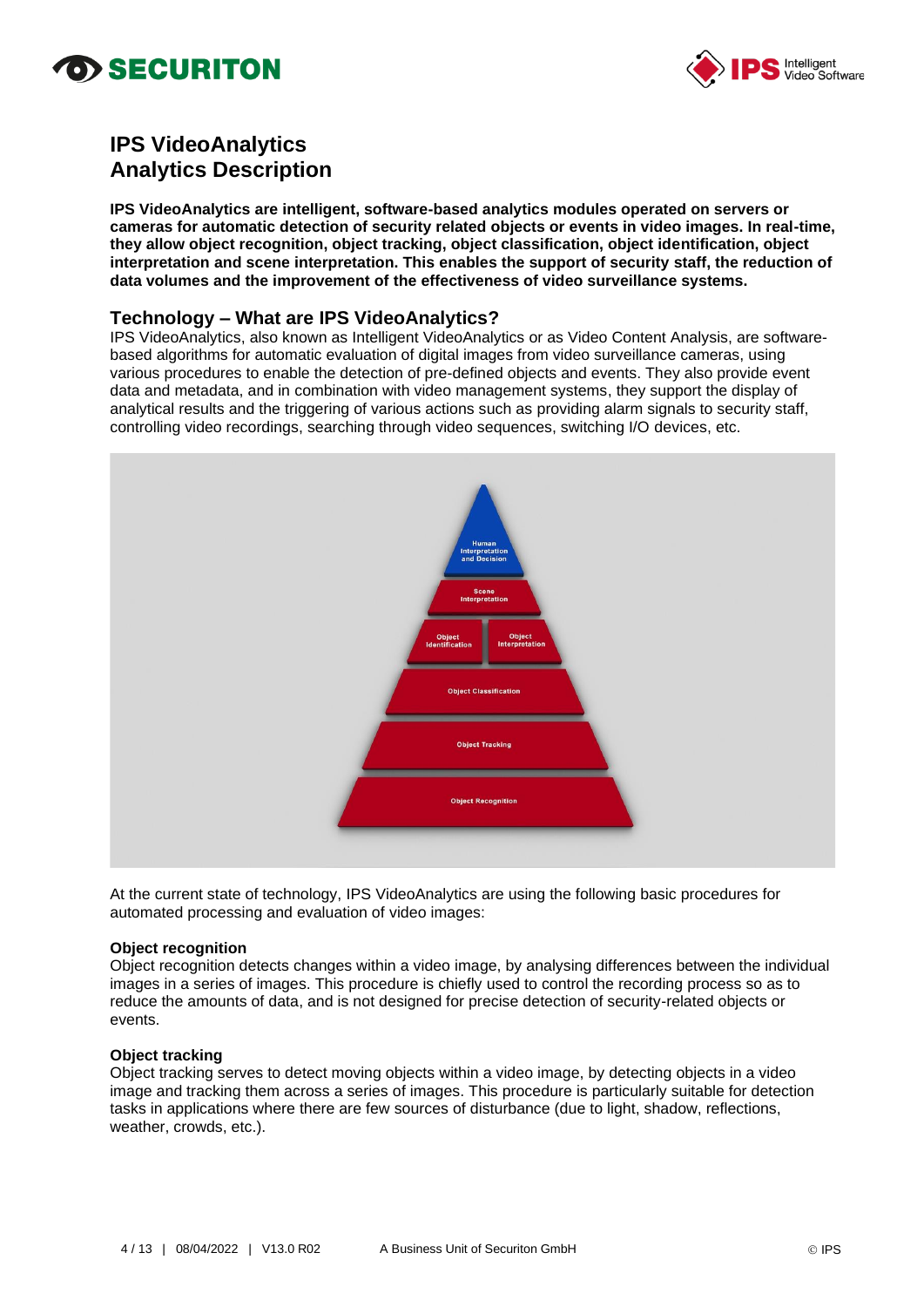



#### **Object classification**

Object classification permits differentiation between pre-defined types of objects (e.g. people, animals, vehicles, etc.) in a video image. The objects in a video image are analysed, classified based on defined characteristics, and tracked across a series of images. This procedure is suitable for detection tasks in applications with various sources of disturbances.

#### **Object identification**

Object identification provides the ability to recognise specific object properties (e.g. faces, people, license plates, etc.) in a video image. In this process, objects in a video image are analysed and identified based on pre-defined characteristics. This procedure is only suitable for use in specific conditions and for special applications.

#### **Object interpretation**

Object interpretation allows specific object states to be detected in a video image (e.g. behaviour, number, etc.). To this end, objects in a video image are analysed and their status is interpreted based on pre-defined criteria. This procedure, like object identification, is only suitable for use in specific conditions and for special applications.

#### **Scene interpretation**

Scene interpretation lays the foundations for analysing specific areas in a video image in different ways. For this purpose, the corresponding areas of the image are marked (e.g. fence, facade, artworks, platform, track bed, etc.) and analysed according to the desired priority and function. This procedure is designed for adapting the analytics module to deal with specific application scenarios.

#### **Human interpretation and decision**

In addition to these basic procedures, there are many other methods for automated processing and analysis of video images, such as image comparison, image pixelation etc. All these various procedures are designed to support human beings, but they cannot replace them. Therefore human interpretation of the analysis results is always necessary in every case. Moreover, if an event occurs, the necessary measures will only be initiated after verification by trained users.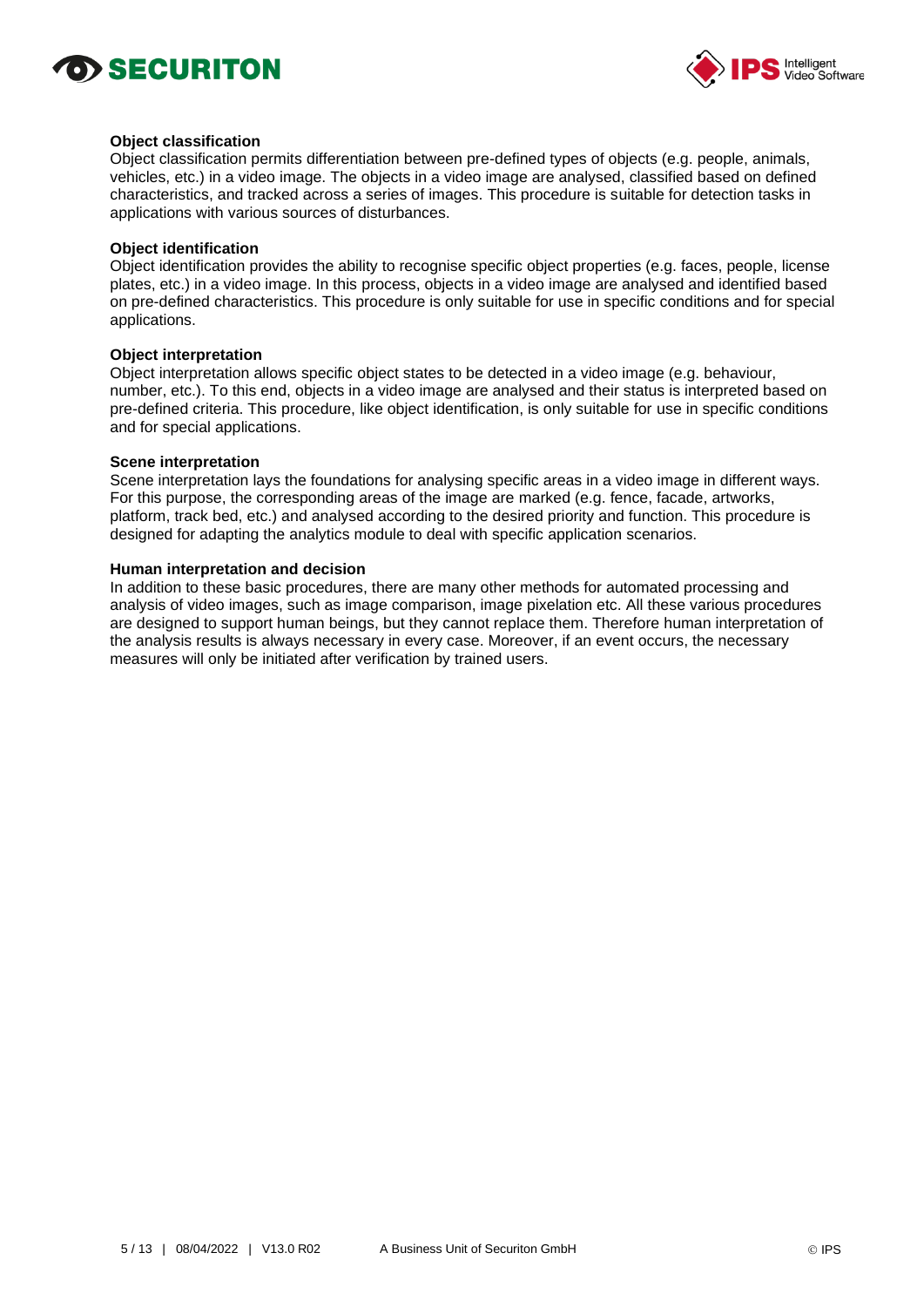# **OD SECURITON**



## **Operation – How are IPS VideoAnalytics used?**

IPS VideoAnalytics are used both for real-time analysis of events in video images (Real-time VideoAnalytics) and for retrospective analysis of events in recorded video sequences (Forensic VideoAnalytics). Real-time VideoAnalytics provides automatic information to security staff and allows the immediate initiation of necessary measures whilst an event is occurring. By comparison, Forensic VideoAnalytics permits automatic analysis after an event of recorded video data, for retrospective investigations carried out by security staff.

**Note**: Forensic VideoAnalytics are currently available only on the VideoManager platform.



Which of these two operational modes to use in a specific application should be assessed based on the tasks to be carried out in the individual case:

|                                           | Tasks                                                                                                                                                                                                                                                                                   |
|-------------------------------------------|-----------------------------------------------------------------------------------------------------------------------------------------------------------------------------------------------------------------------------------------------------------------------------------------|
| <b>Real-time</b><br><b>VideoAnalytics</b> | • Warning information in real-time before and during the event<br>• Manual/semi-automatic searching of recorded events<br>• Unique configuration depending on the scene under surveillance<br>• Reduced bandwidth and storage required<br>• Easy integration in video management system |
| <b>Forensic</b><br><b>VideoAnalytics</b>  | Investigative information following an event<br>Automatic searching of recorded events<br>Multiple configurations depending on the aim of the investigation<br>Increased bandwidth and storage required<br>Comprehensive integration in video management system                         |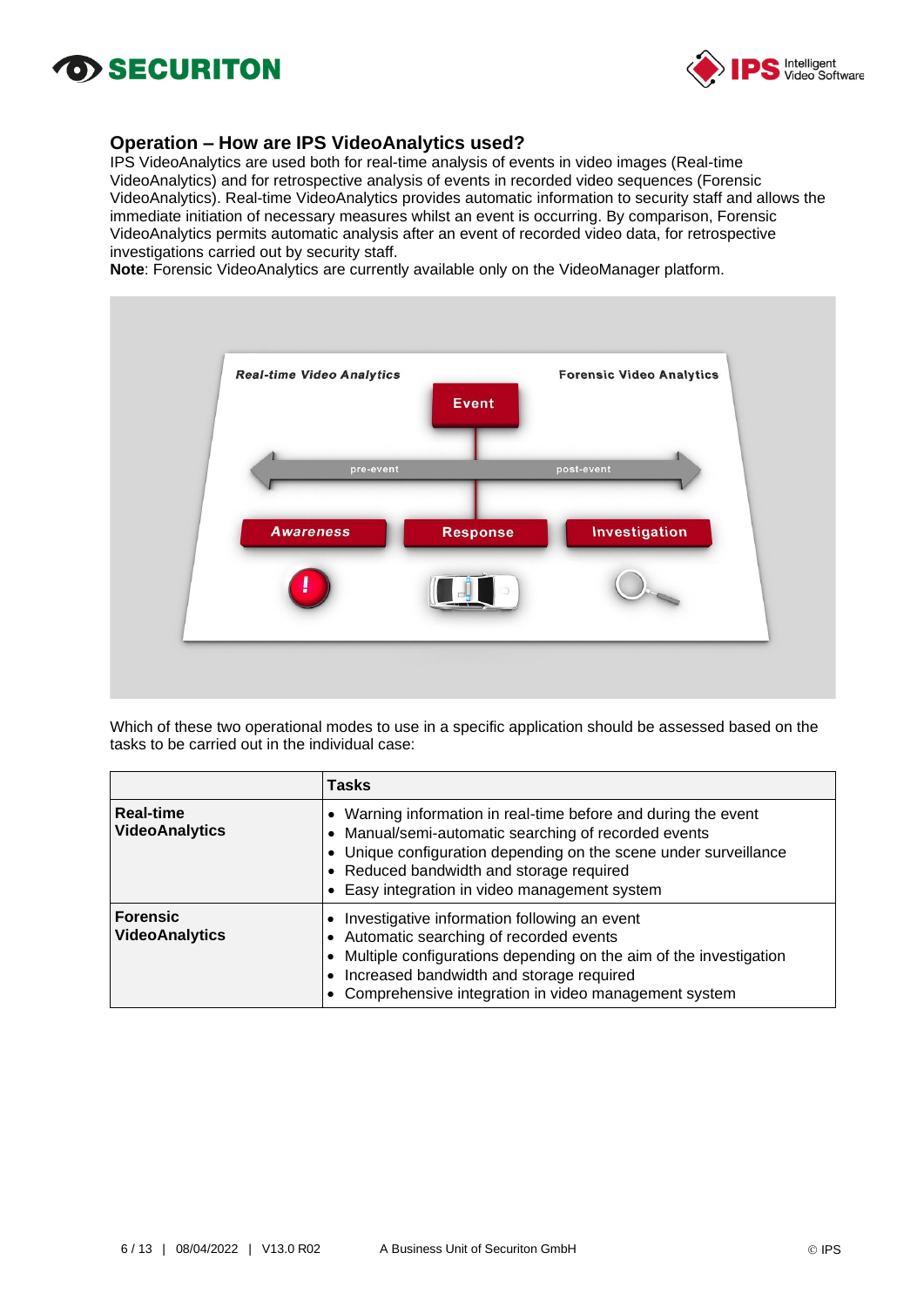# *SECURITON*



### **Architecture – Where are IPS VideoAnalytics used?**

Because of the computing power that is required, IPS VideoAnalytics will usually be implemented on centralised PCs and servers (server-based VideoAnalytics). However, given the increasing performance capability of processors, it has recently become possible to implement them in distributed systems in video cameras and video encoders (camera-based VideoAnalytics).



Server-based VideoAnalytics



Camera-based VideoAnalytics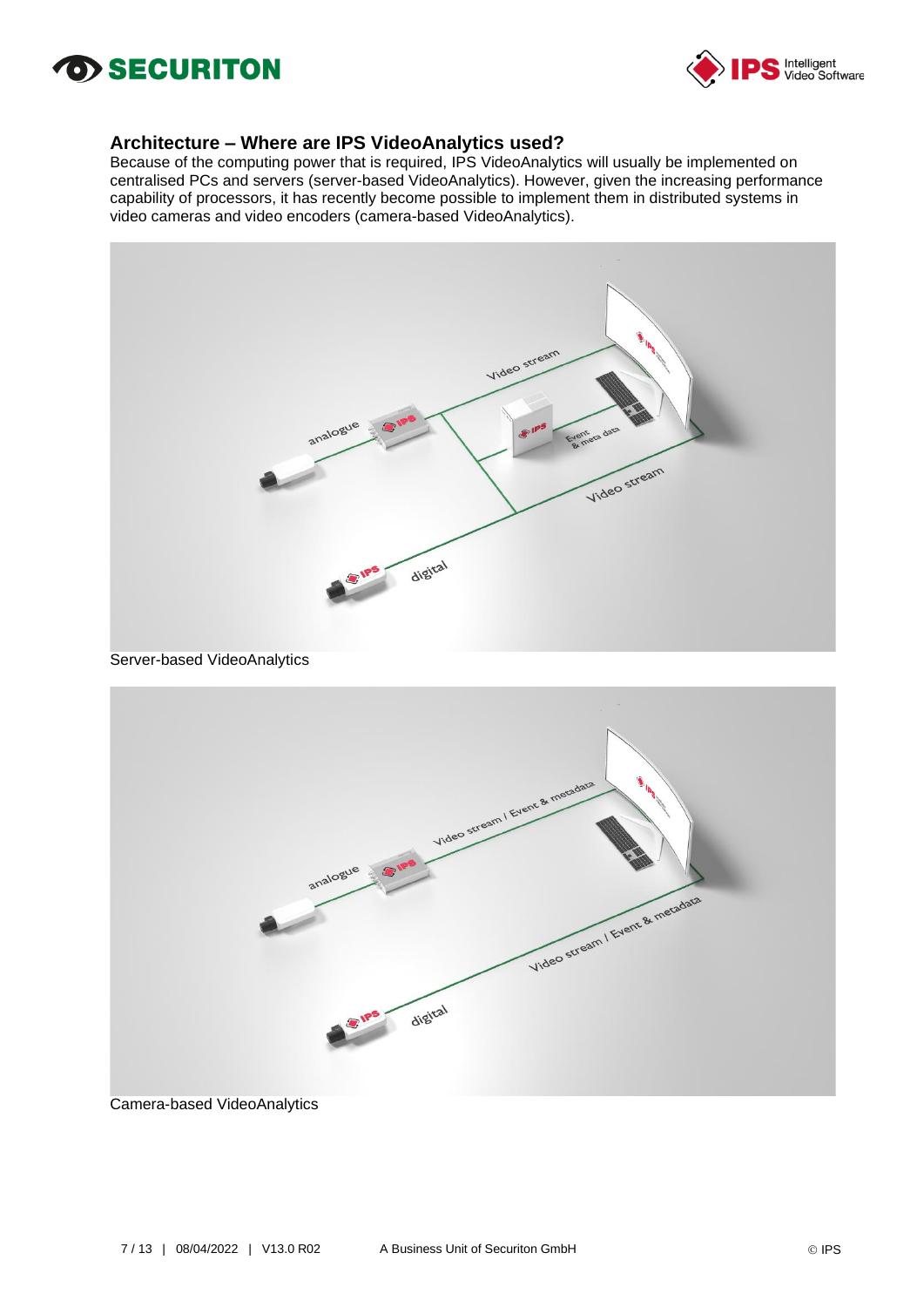



Which of these two operational architectures is the correct one for a specific application should be assessed based on their advantages and disadvantages in each case:

|                                              | <b>Pros</b>                                                                                                              | Cons                                                                                                                                              |
|----------------------------------------------|--------------------------------------------------------------------------------------------------------------------------|---------------------------------------------------------------------------------------------------------------------------------------------------|
| Server-based<br><b>VideoAnalytics</b>        | Independent of camera supplier<br>Independent of camera model<br>• More computing power                                  | • More bandwidth needs<br>• More server needs<br>• Restricted use of intelligent                                                                  |
|                                              | • Central software installation<br>and maintenance                                                                       | cameras<br>• Restricted system scaling                                                                                                            |
| <b>Camera-based</b><br><b>VideoAnalytics</b> | Less bandwidth needs<br>Less server needs<br>• Unrestricted use of intelligent<br>cameras<br>Unrestricted system scaling | • Dependent on camera supplier<br>• Dependent on camera model<br>• Less computing power<br>• Distributed software installation<br>and maintenance |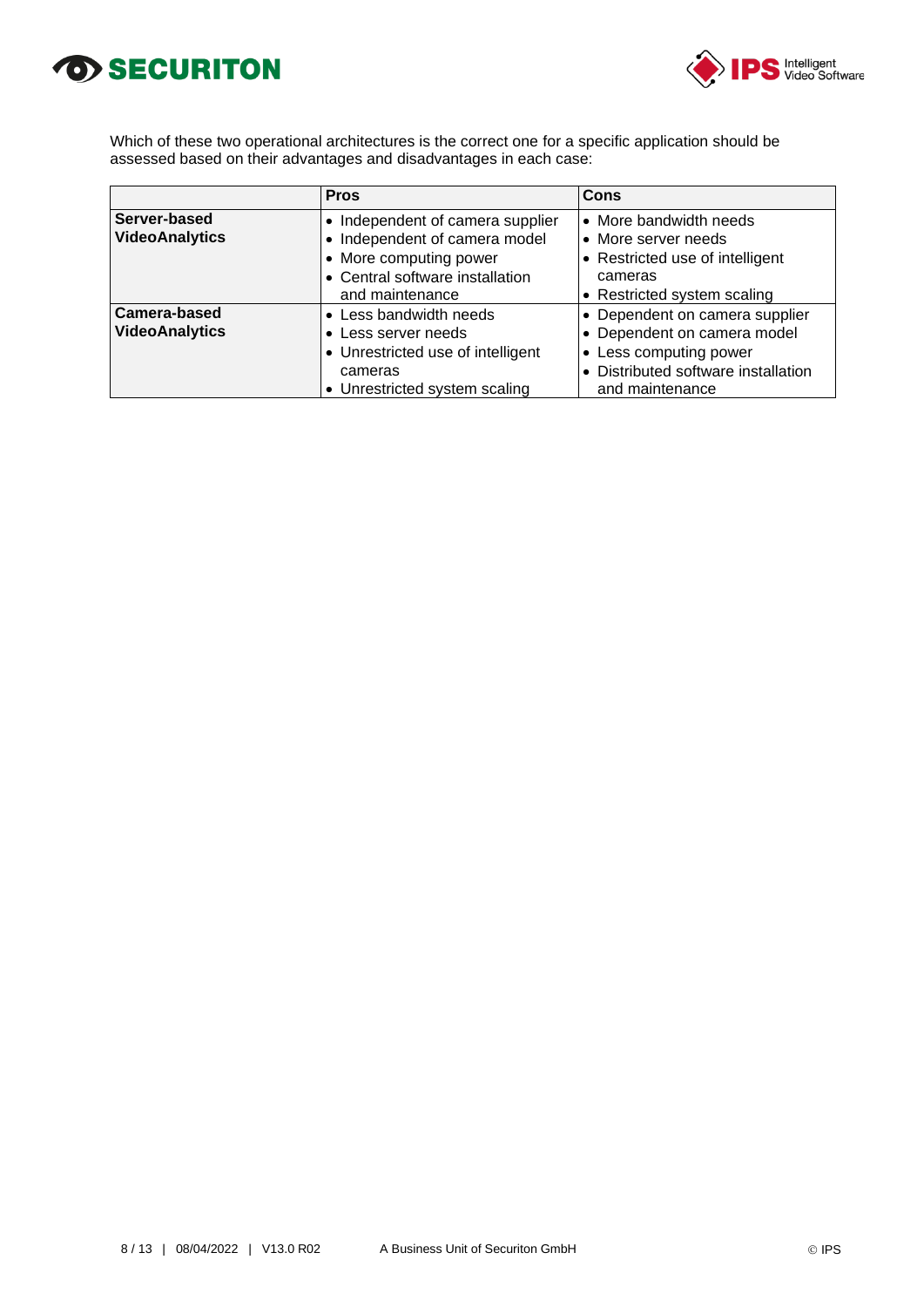# O> SECURITON



### **Applications – When will IPS VideoAnalytics be used?**

IPS VideoAnalytics will be used increasingly for a wide variety of small, medium, and large applications in a range of sectors. The increase in video surveillance means that the monitoring, analysis and recording of video images will involve ever more staff and generate ever more data, and thus it will also become a bigger cost item. At the same time, scientific studies show that the attention of security staff when monitoring screen images drops off significantly after a short time, so that security-related incidents can no longer be detected in a timely manner.

IPS VideoAnalytics are therefore a preferred solution to improve the long-term effectiveness of video surveillance systems. In this context, however, it should be noted that there can be no "one-size-fits-all" solutions – because of the varying requirements, the algorithms used must be specially designed and optimised for each application, otherwise it will be difficult to achieve the expected results. Although there are various system-suppliers who may be able to handle various applications at the same time with an analytics module using a rule-based design, it has been shown in practice – outside of laboratory conditions – that application-based designs consistently deliver better results.



Typical applications of IPS VideoAnalytics include:

- Area monitoring for control of recording
- Camera monitoring to prevent attempts at tampering
- Room, perimeter and grounds security against break-ins and break-outs
- Detection of loitering and suspicious behaviour
- Protection of privacy in public and private monitoring areas
- Preventive detection of suspicious objects
- Securing critical infrastructure against attacks
- etc.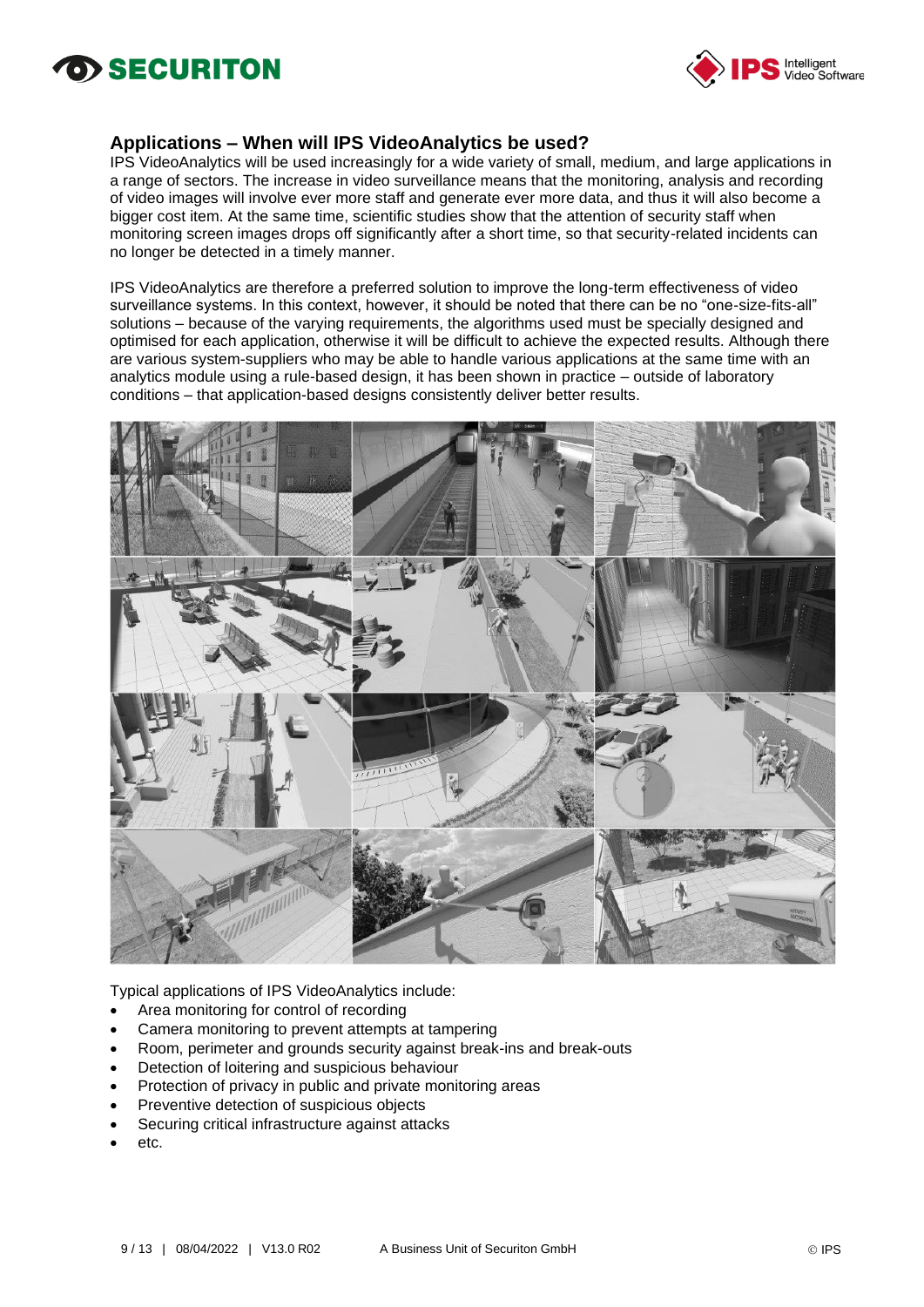



### **Advantages – Why IPS VideoAnalytics offer clear competitive advantages?**

IPS VideoAnalytics provide the following performance characteristics:

### **Comprehensive solutions based on experience since 1965**

IPS VideoAnalytics and their patented procedures are the results of about 50 years of experience in the design, development, and operation of analytics modules in countless video surveillance installations. The current portfolio offers comprehensive solutions for demanding applications and meets the highest requirements for quality. This includes, among others, the British Home Office's internationally renowned iLIDS Certification for IPS Outdoor Detection and IPS Intrusion Detection (Axis) as a Primary Detection System for use in critical infrastructure.

### **Ultra reliability through the "One App" approach**

IPS VideoAnalytics are designed for specific application scenarios. Thus, every analytics module has special additional knowledge relating to its specific application. This increased level of information means that scarcely any special knowledge is needed to configure the module and that right from the start it operates in a significantly more stable manner, with less or even no need for subsequent optimisation. In addition, this application-oriented approach to correct project design, installation and configuration leads to a very high probability of detection and ultra-low false alarm rate, even under difficult environmental conditions.

#### **Open interfaces for integration of event data and meta data**

IPS VideoAnalytics provide open interfaces for integration in video management systems. In the interaction between analytics module and video management system – depending on the level of integration – the processed analysis results, as event data and meta data, can be displayed in real-time and/or used for retrospective searches.

#### **Unlimited availability on servers and intelligent cameras**

IPS VideoAnalytics were originally developed for operation on servers integrated in IPS VideoManager and other video management systems. For some time now, however, a growing number of analytics modules is available on Axis ACAP enabled cameras and encoders, without any limitations on their performance.

### **Intuitive setup thanks to extended usability**

IPS VideoAnalytics are equipped with a graphical user interface for intuitive setup of individual analytics modules. The desired applications can be easily configured with only a few mouse clicks and require no special additional knowledge – thus avoiding possible configuration errors and minimising the need for expensive re-configuration with the associated extra costs.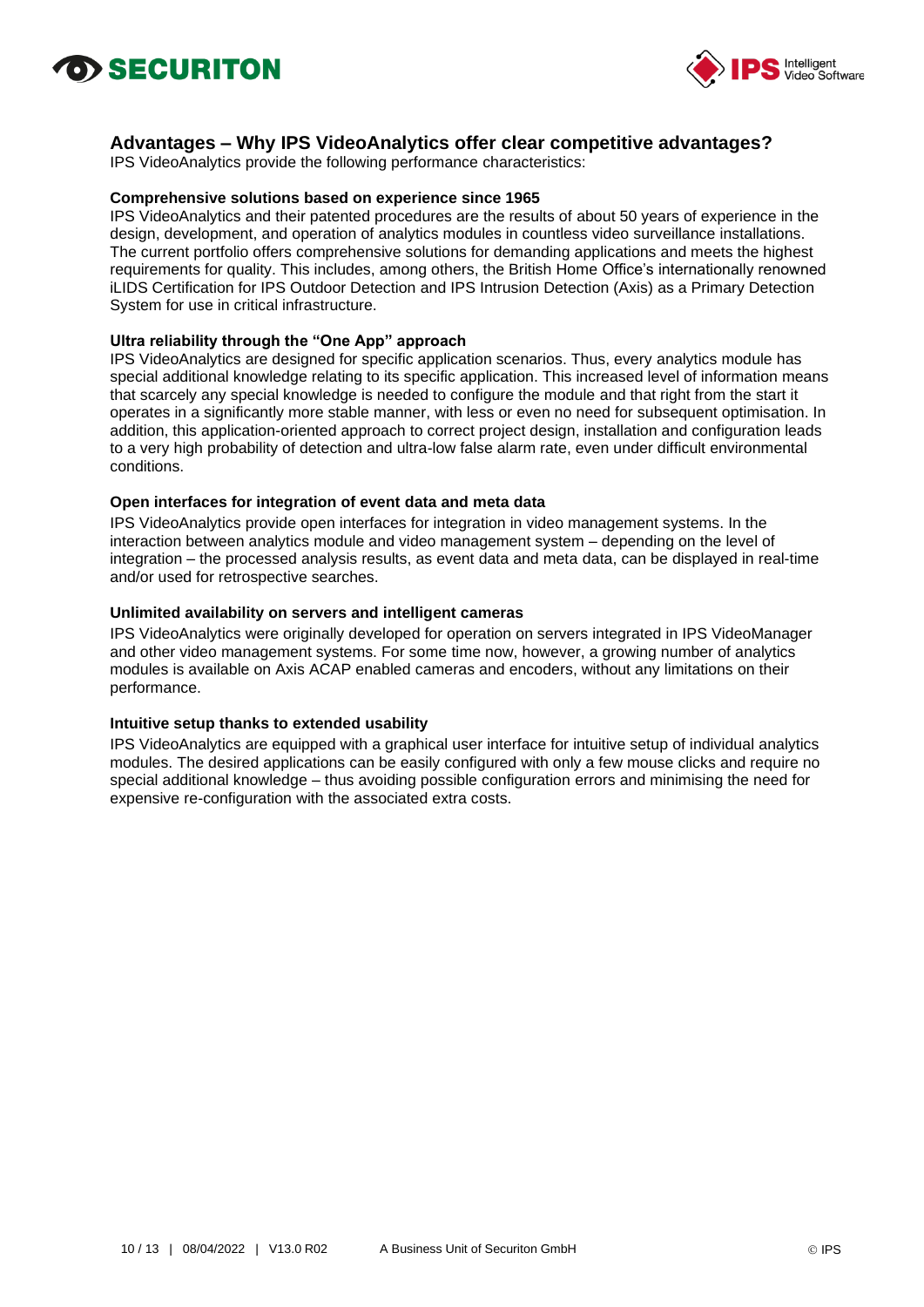



## **Portfolio – Which IPS VideoAnalytics are currently available?**

In the current version of IPS VideoAnalytics are the following analytics modules available:

### **IPS VideoAnalytics (server-based)**

IPS VideoAnalytics (server-based) are intelligent analytics modules for real-time detection of security related objects or events integrated in IPS VideoManager or compatible third-party video management systems. They are easy to install with its multi plugin architecture on servers and to configure with a client of the video management system. This facilitates the operation of one or more analytics modules per camera. In addition, they provide the transmission of event data and the display of meta data within video management systems.

| <b>IPS Intrusion Detection</b>                          | IPS Intrusion Detection is an intelligent video analytics module for<br>real-time alerting in case of intrusion into secured outdoor areas.                                                                                                               |  |
|---------------------------------------------------------|-----------------------------------------------------------------------------------------------------------------------------------------------------------------------------------------------------------------------------------------------------------|--|
| <b>IPS Indoor Detection</b>                             | IPS Indoor Detection is an intelligent video analytics module for<br>real-time alerting in case of intrusion into secured indoor areas.                                                                                                                   |  |
| <b>IPS Motion Detection</b>                             | IPS Motion Detection is an intelligent video analytics module for<br>real-time alerting in case of moving objects within predefined<br>areas.                                                                                                             |  |
| <b>IPS Sabotage Detection</b>                           | IPS Sabotage Detection is an intelligent video analytics module<br>for real-time alerting in case of camera tampering attempts<br>(covering, redirecting, spraying, blinding).                                                                            |  |
| <b>IPS Loitering Detection</b>                          | IPS Loitering Detection is an intelligent video analytics module for<br>real-time alerting in case of loitering in monitored areas.                                                                                                                       |  |
| <b>IPS Tamper Detection</b>                             | IPS Tamper Detection is an intelligent video analytics module for<br>real-time alerting in case of camera tampering attempts in critical<br>infrastructures (defocusing, misting, concealing, covering,<br>redirecting, spraying, blinding).              |  |
| <b>IPS Privacy Protection</b>                           | IPS Privacy Protection is an intelligent video analytics module for<br>real-time protection of privacy in monitored areas.                                                                                                                                |  |
| <b>IPS Dome Tracker</b>                                 | IPS Dome Tracker is an intelligent video analytics module for<br>real-time control of PTZ cameras.                                                                                                                                                        |  |
| <b>IPS Public Transport Protection</b>                  | IPS Public Transport Protection is an intelligent video analytics<br>module for real-time alerting in case of potential emergencies in<br>underground or overground railway installations.                                                                |  |
| <b>IPS Left Luggage Detection</b>                       | IPS Left Luggage Detection is an intelligent video analytics<br>module for real-time alerting in case of suspicious luggage in<br>monitored indoor areas.                                                                                                 |  |
| <b>IPS Outdoor Detection</b>                            | IPS Outdoor Detection is an iLiDS certified video analytics<br>module for real-time alerting in case of intrusion into secured<br>outdoor areas.                                                                                                          |  |
| <b>IPS Activity Detection</b>                           | IPS Motion Detection is an intelligent video analytics module for<br>real-time alerting in case of moving objects within predefined<br>areas.                                                                                                             |  |
| <b>IPS Critical Infrastructure</b><br><b>Protection</b> | IPS Critical Infrastructure Protection is an intelligent video<br>analytics module for the real-time alerting in case of intrusion into<br>secured outdoor areas of especially sensitive installations.                                                   |  |
| <b>IPS NextGen VideoAnalytics</b>                       | IPS NextGen VideoAnalytics is an intelligent video analytics<br>module, which includes the following functions executed in real<br>time:<br>Alerting of intrusion into secured outdoor areas<br>$\bullet$<br>Privacy protection<br>Alerting of loitering. |  |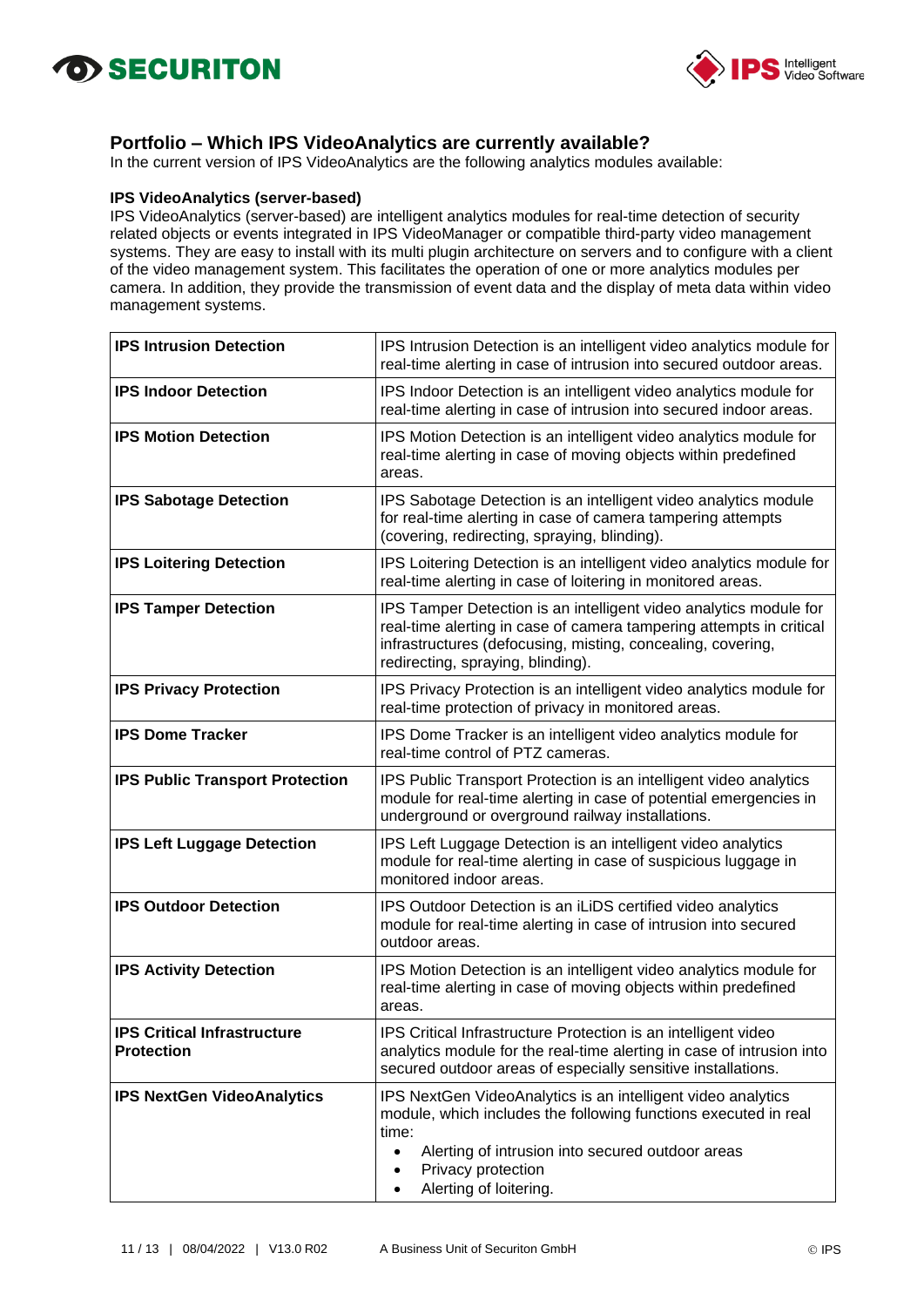



### **IPS VideoAnalytics (camera-based)**

IPS VideoAnalytics (camera-based) are intelligent analytics modules for real-time detection of security related objects or events integrated in Axis cameras or encoders. They are easy to install on the Axis ACAP platform and to configure with a web browser. This facilitates the operation of one analytics module per camera. In addition, they provide the transmission of event data and the display of metadata within a web browser as well as within video management systems.

| <b>IPS Intrusion Detection</b><br>(camera-based) | IPS Intrusion Detection (camera-based) for Axis ACAP enabled<br>cameras and encoders is an intelligent video analytics module for<br>real-time alerting in case of intrusion into secured outdoor areas.                                    |  |
|--------------------------------------------------|---------------------------------------------------------------------------------------------------------------------------------------------------------------------------------------------------------------------------------------------|--|
| <b>IPS Indoor Detection</b><br>(camera-based)    | IPS Indoor Detection (camera-based) for Axis ACAP enabled<br>cameras and encoders is an intelligent video analytics module for<br>real-time alerting in case of intrusion into secured indoor areas.                                        |  |
| <b>IPS Motion Detection</b><br>(camera-based)    | IPS Motion Detection (camera-based) for Axis ACAP enabled<br>cameras and encoders is an intelligent video analytics module for<br>real-time alerting in case of moving objects within predefined<br>areas.                                  |  |
| <b>IPS Sabotage Detection</b><br>(camera-based)  | IPS Sabotage Detection (camera-based) for Axis ACAP enabled<br>cameras and encoders is an intelligent video analytics module for<br>real-time alerting in case of camera tampering attempts<br>(covering, redirecting, spraying, blinding). |  |
| <b>IPS Loitering Detection</b><br>(camera-based) | IPS Loitering Detection (camera-based) for Axis ACAP enabled<br>cameras and encoders is an intelligent video analytics module for<br>real-time alerting in case of loitering in monitored areas.                                            |  |